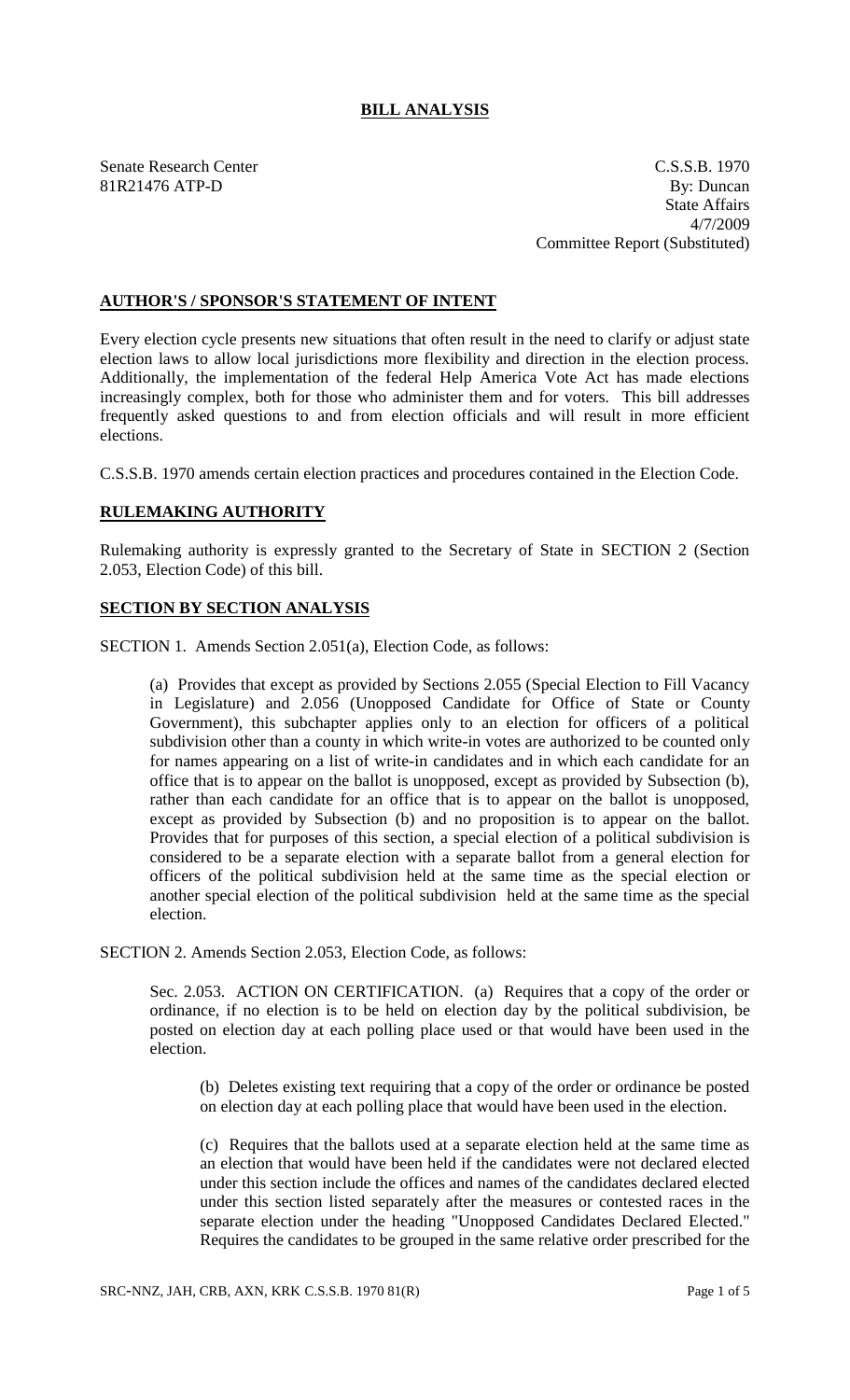ballot generally. Provides that no votes are cast in connection with the candidates.

(d) Authorizes the secretary of state (SOS) by rule to prescribe any additional procedures necessary to accommodate a particular voting system or ballot style and to facilitate the efficient and cost-effective implementation of this section.

(e) Creates this subsection from existing text.

SECTION 3. Amends Section 2.054(a), Election Code, as follows:

(a) Provides that a person commits an offense, in an election that is authorized to be subject to this subchapter, if by intimidation or by means of coercion the person influences or attempts to influence a person to withdraw as a candidate. Makes conforming and nonsubstantive changes.

SECTION 4. Amends Chapter 2, Election Code, by adding Subchapter D, as follows:

## SUBCHAPTER D. CANCELLATION OF ELECTIONS

Sec. 2.081. CANCELLATION OF MOOT MEASURE. (a) Authorizes an authority, if the authority that orders an election on a measure determines that the action to be authorized by the voters may not be taken, regardless of the outcome of the election, to declare the measure moot and remove the measure from the ballot.

(b) Requires the authority holding the election, if a measure is declared moot under this section and is removed from the ballot, to post notice of the declaration during early voting by personal appearance and on election day, at each polling place that would have been used for the election on the measure.

Sec. 2.082. SPECIFIC AUTHORITY FOR CANCELLATION REQUIRED. Authorizes an authority that orders an election to cancel the election only if the power to cancel the election is specifically provided by statute.

SECTION 5. Amends Section 4.004(a), Election Code, to require that the notice of a general or special election state certain information, including, except as provided by Subsection (c) (relating to notice of election given by posting notice in various election precincts), the location of each polling place, including each early voting polling place.

SECTION 6. Amends Section 16.031(a), Election Code, as follows:

(a) Requires the registrar to cancel a voter's registration immediately on receipt of notice from the early voting clerk under Section 101.0041 that a federal postcard application submitted by an applicant states a voting residence address located outside the registrar's county. Makes nonsubstantive changes.

SECTION 7. Amends Subchapter A, Chapter 61, Election Code, by adding Section 61.016, as follows:

Sec. 61.016. EMERGENCY PAPER BALLOTS. (a) Requires that an insufficient number of ballots or a malfunction of electronic voting system equipment be remedied through the use of emergency paper ballots when no other method of voting is available during voting hours for a person whose acceptance for voting is required by this code.

(b) Requires SOS to prescribe procedures for the creation and use of emergency paper ballots as required by this section.

SECTION 8. Amends Section 67.010, Election Code, by adding Subsection (d), to authorize the presiding officer to make a clerical correction to the officially canvassed returns based on any authorized amended county canvass filled with the presiding officer.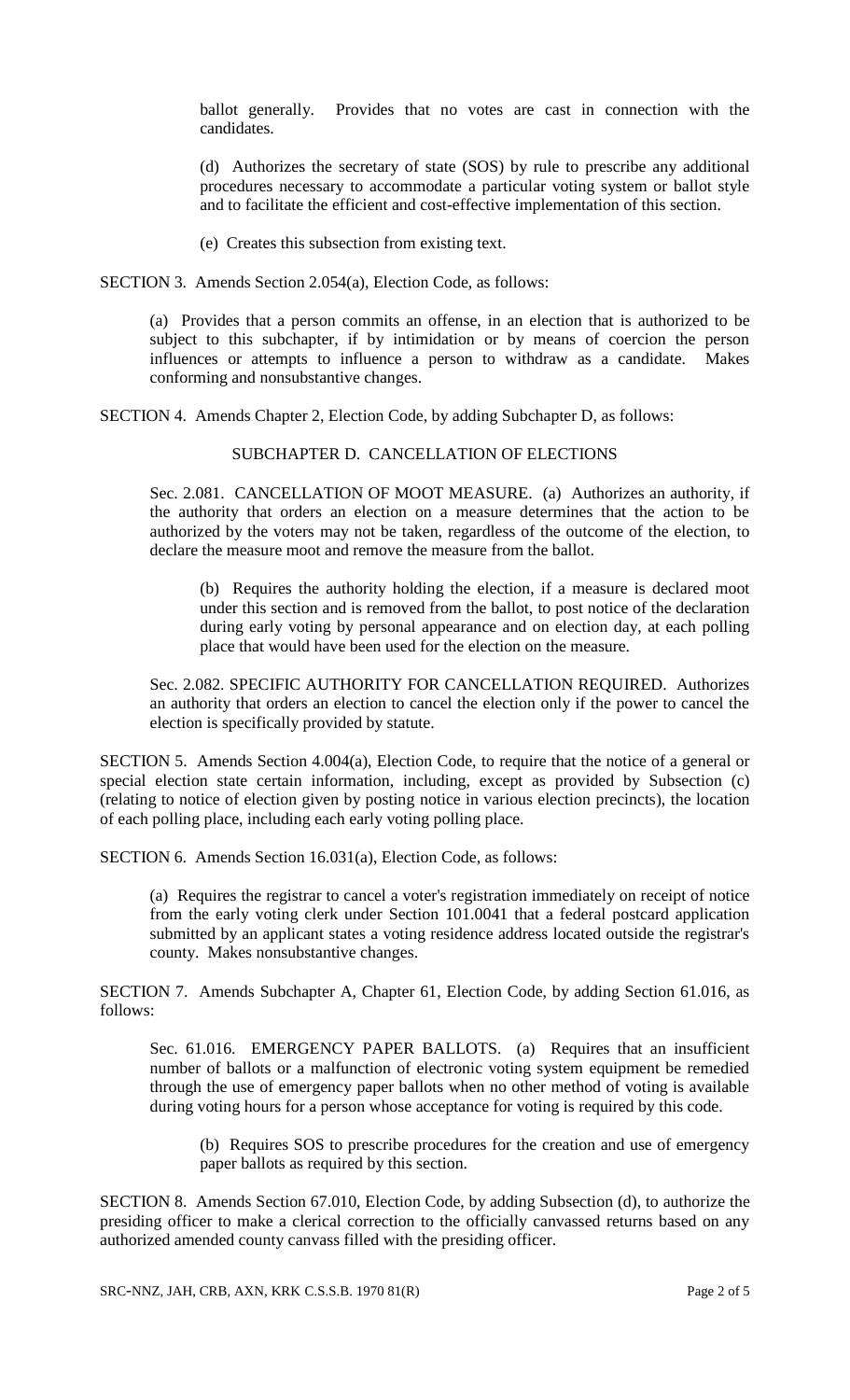SECTION 9. Amends Section 85.001(e), Election Code, to provide that an election held on the uniform election date in May and any resulting runoff election, the period for early voting by personal appearance begins on the 12th day before election day and continues through the fourth day before election day.

SECTION 10. Amends Section 85.004, Election Code, as follows:

Sec. 85.004. New heading: PUBLIC NOTICE OF POLLING PLACE LOCATION. Requires that the election order and the election notice state the location of each, rather than the main, early voting polling place.

SECTION 11. Amends Chapter 101, Election Code, by adding Section 101.0041, as follows:

Sec. 101.0041. ACTION BY EARLY VOTING CLERK ON CERTAIN APPLICATIONS. Requires the early voting clerk to notify the voter registrar of a federal postcard application submitted by an applicant that states a voting residence address located outside the registrar's county.

SECTION 12. Amends Section 112.002(a), Election Code, to provide that after changing residence to another county, a person is eligible to vote a limited ballot by personal appearance during the early voting period or by mail if the person is, rather than was, registered to vote in the county of former residence at the time the person offers to vote in the county of new residence, rather than when the voter changed residence.

SECTION 13. Amends Subchapter A, Chapter 125, Election Code, by adding Section 125.010, as follows:

Sec. 125.010. PRESENCE OF VOTING SYSTEM TECHNICIAN AUTHORIZED. (a) Defines "voting system technician."

(b) Authorizes a voting system technician, on the request of the authority holding the election, to be present at a polling place, a meeting of the early voting ballot board, or a central counting station for the purpose of repairing, assembling, maintaining, or operating voting system equipment.

SECTION 14. Amends Subchapter B, Chapter 141, Election Code, by adding Section 141.040, as follows:

Sec. 141.040. NOTICE OF DEADLINES. Requires the authority with whom the application is required to be filed, not later than the 30th day before the first day on which a candidate is authorized to file an application for a place on the ballot under this subchapter, to post notice of the dates of the filing period in a public place in a building in which the authority has an office.

SECTION 15. Reenacts Section 146.0301(a), Election Code, as amended by Chapters 1107 (H.B. 2309) and 1109 (H.B. 2339), Acts of the 79th Legislature, Regular Session, 2005, to prohibit a write-in candidate from withdrawing from the election after the 67th day before election day.

SECTION 16. Amends Section 172.116(b), Election Code, to require the committee to convene to conduct the local canvass at the county seat on the second Thursday, rather than not earlier than 6 p.m. on the second Thursday or later than 1 p.m. on the second Friday, after the election day at the hour specified by the county chair,

SECTION 17. Amends Section 172.120, Election Code, by amending Subsection (b) and adding Subsection (b-1), as follows:

(b) Requires the state executive committee (committee) to convene to conduct the state canvass for the general primary election not later than the second Sunday, rather than on the second Wednesday, after general primary election day, for an election in which three or more candidates are seeking election to the same office or the 22nd day after the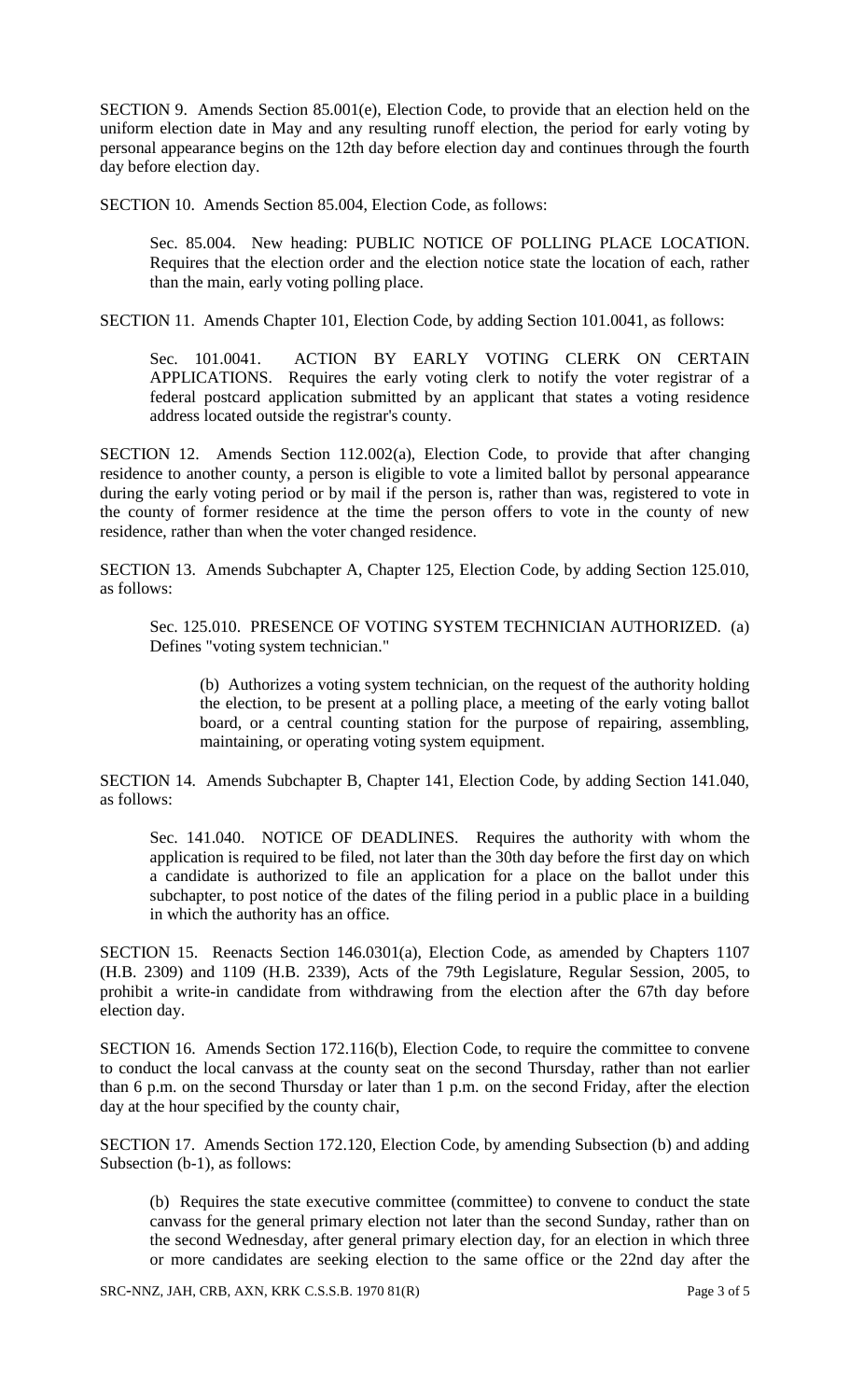general primary election day, for an election not described by Subdivision (1) (relating to the second Sunday after general primary election day, for an election in which three or more candidates are seeking election to the same office).

(b-1) Creates this subsection from existing text. Requires the committee, not later than the third, rather than second, Saturday after runoff primary election day, to convene at the call of the state chair to conduct the state canvass of the runoff primary election.

SECTION 18. Amends Section 192.031, Election Code, as follows:

Sec. 192.031. PARTY CANDIDATE'S ENTITLEMENT TO PLACE ON BALLOT. (a) Creates this subsection from existing text. Entitles a political party to have the names of its nominees for president and vice-president of the United States placed on the ballot in a presidential general election if the party's state chair delivers a certain written certification to SOS before the later of 5 p.m. of the 70th day before presidential election day, or 5 p.m. of the first business day after the date of final adjournment of the party's national presidential nominating convention. Deletes existing text entitling a political party to have the names of its nominees for president and vice-president of the United States placed on the ballot in a presidential general election if before 5 p.m. of the 70th day before presidential election day, the party's chair signs and delivers to SOS a certain written certification. Makes nonsubstantive changes

(b) Provides that if the state chair's certification of the party's nominees is delivered by mail, it is considered to be delivered at the time of its receipt by SOS.

SECTION 19. Amends Section 192.033(b), Election Code, to require SOS to deliver the certification to the authority responsible for having the official ballot prepared in each county before the later of the 62nd day before presidential election day or the second business day after the date of final adjournment of the party's national presidential nominating convention. Deletes existing text requiring SOS to deliver the certification to the authority responsible for having the official ballot prepared in each county, not later than the 62nd day before presidential election day.

SECTION 20. Amends Section 201.054(a), Election Code, to require that a candidate's application for a place on a special election ballot, except as provided by Subsection (f), be filed not later than 5 p.m. of the 62nd, rather than 67th, day before election day, if election day is on or after the 70th day after the date the election is ordered.

SECTION 21. Amends Section 212.112, Election Code, as follows:

Sec. 212.112. AMOUNT OF DEPOSIT. Provides that the amount of the recount deposit is \$60 for each precinct in which regular paper ballots were used, and \$100 for each precinct in which an electronic voting system was used. Deletes existing text providing that the amount of the recount deposit, subject to Subsection (d), is determined by the number of precincts for which a recount is requested in the document that the deposit accompanies, in accordance with a certain schedule. Deletes existing text of Subsections (b), (c), and (d).

SECTION 22. Amends Sections 213.013(b)-(i), Election Code, as follows:

(b) Entitles each candidate for the office, in a recount of an election on an office, to be present at the recount and have watchers, rather than representatives, present in the number corresponding to the number of counting teams designated for the recount. Makes a conforming change.

(c)-(i) Makes conforming changes.

SECTION 23. Amends Section 213.016, Election Code, to entitle each candidate to be present and to have representatives present during the printing of the images in the same number as